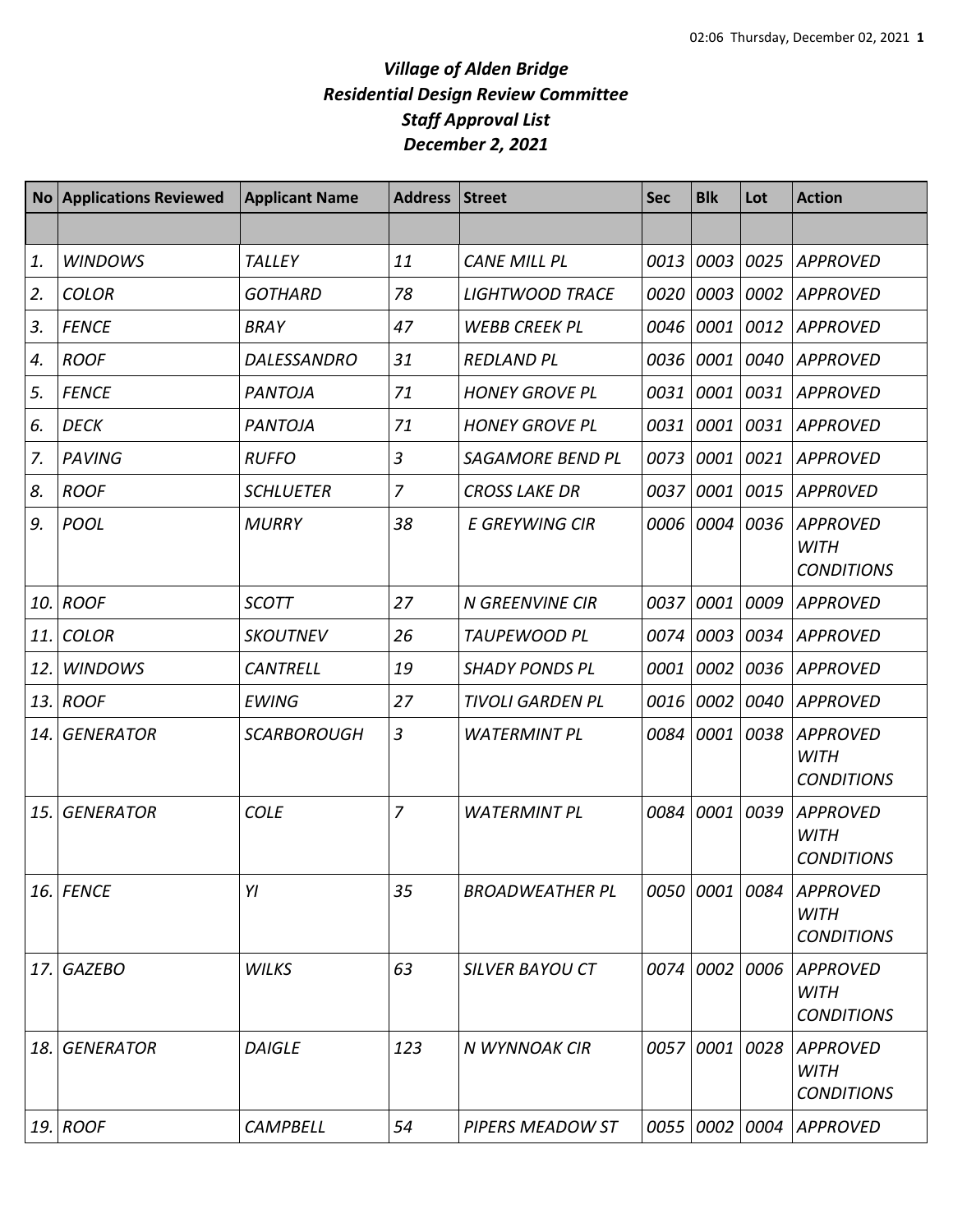| <b>No</b> | <b>Applications Reviewed</b> | <b>Applicant Name</b>                  | <b>Address</b> | <b>Street</b>                  | <b>Sec</b> | <b>Blk</b> | Lot  | <b>Action</b>                                       |
|-----------|------------------------------|----------------------------------------|----------------|--------------------------------|------------|------------|------|-----------------------------------------------------|
|           |                              |                                        |                |                                |            |            |      |                                                     |
| 20.       | <b>TREE REMOVAL</b>          | <b>ALVARADO</b>                        | 135            | N CAMELLIA GROVE<br><b>CIR</b> | 0080       | 0002       | 0002 | <b>APPROVED</b><br><b>WITH</b><br><b>CONDITIONS</b> |
| 21.       | <b>COLOR</b>                 | SANDOVAL                               | 62             | <b>E SUNDANCE CIR</b>          | 0059       | 0004       | 0016 | <b>APPROVED</b>                                     |
| 22.       | <b>FENCE</b>                 | <b>LOPEZ</b>                           | 139            | <b>SHELTER ROCK CT.</b>        | 0006       | 0003       | 0015 | <b>APPROVED</b>                                     |
| 23.       | <b>GENERATOR</b>             | <b>COUFAL</b>                          | 10             | <b>CLASSIC OAKS PL</b>         | 0007       | 0001       | 0013 | <b>APPROVED</b><br><b>WITH</b><br><b>CONDITIONS</b> |
| 24.       | <b>WINDOWS</b>               | <b>MCFADDEN</b>                        | 46             | <b>WRENS SONG PL</b>           | 0010       | 0003       | 0065 | <b>APPROVED</b>                                     |
| 25.       | <b>ROOF</b>                  | <b>PROPERTY</b><br><b>REMEDIES INC</b> | 51             | S WYNNOAK CIR                  | 0057       | 0001       | 0010 | <b>APPROVED</b>                                     |
| 26.       | <b>ROOF</b>                  | <b>MILLER</b>                          | 18             | <b>SHELLBARK</b>               | 0058       | 0001       | 0038 | <b>APPROVED</b>                                     |
| 27.       | <b>TREE REMOVAL</b>          | <b>ZEA</b>                             | 147            | <b>RUSSET GROVE CIR</b>        | 0075       | 0002       | 0004 | <b>APPROVED</b>                                     |
| 28.       | <b>GENERATOR</b>             | <b>PONZI</b>                           | 118            | E FAIRBRANCH CIR               | 0044       | 0001       | 0006 | <b>APPROVED</b><br><b>WITH</b><br><b>CONDITIONS</b> |
| 29.       | <b>FRONT DOOR</b>            | <b>MCINTOSH</b>                        | $\overline{7}$ | <b>IVY GARDEN ST</b>           | 0055       | 0003       | 0025 | <b>APPROVED</b>                                     |
| 30.       | <b>FENCE</b>                 | <b>SULLINGER</b>                       | 18             | <b>COURTLAND GREEN ST</b>      | 0055       | 0003       | 0005 | <b>APPROVED</b>                                     |
| 31.       | <b>ARBOR</b>                 | <b>SULLINGER</b>                       | 18             | <b>COURTLAND GREEN ST</b>      | 0055       | 0003       | 0005 | <b>APPROVED</b>                                     |
| 32.       | <b>TREE REMOVAL</b>          | LIU                                    | 102            | <b>MARLBERRY BRANCH</b><br>DR  | 0084       | 0001       | 0007 | <b>APPROVED</b><br><b>WITH</b><br><b>CONDITIONS</b> |
|           | 33. COLOR                    | <b>HANSEN</b>                          | 87             | <b>GREEN GABLES CIR</b>        | 0009       |            |      | 0001 0042 APPROVED                                  |
|           | 34. ROOF                     | <b>WILLIAMS</b>                        | $\overline{2}$ | <b>FLINTSHIRE PL</b>           | 0044       | 0002       |      | 0019 APPROVED                                       |
|           | 35. FENCE                    | <b>SCHWACH</b>                         | 3              | <b>TRILLING BRID PL</b>        | 0081       | 0003       | 0001 | <b>APPROVED</b><br><b>WITH</b><br><b>CONDITIONS</b> |
| 36.       | <b>GENERATOR</b>             | <b>THOMSON</b>                         | 51             | <b>BELLMEADE PL</b>            | 0070       | 0001       | 0058 | <b>APPROVED</b><br><b>WITH</b><br><b>CONDITIONS</b> |
| 37.       | ARTIFICIAL TURF              | <b>DAVENPORT</b>                       | $\overline{2}$ | <b>E COTTAGE GREN ST</b>       | 0035       | 0004       | 0001 | <b>APPROVED</b><br><b>WITH</b><br><b>CONDITIONS</b> |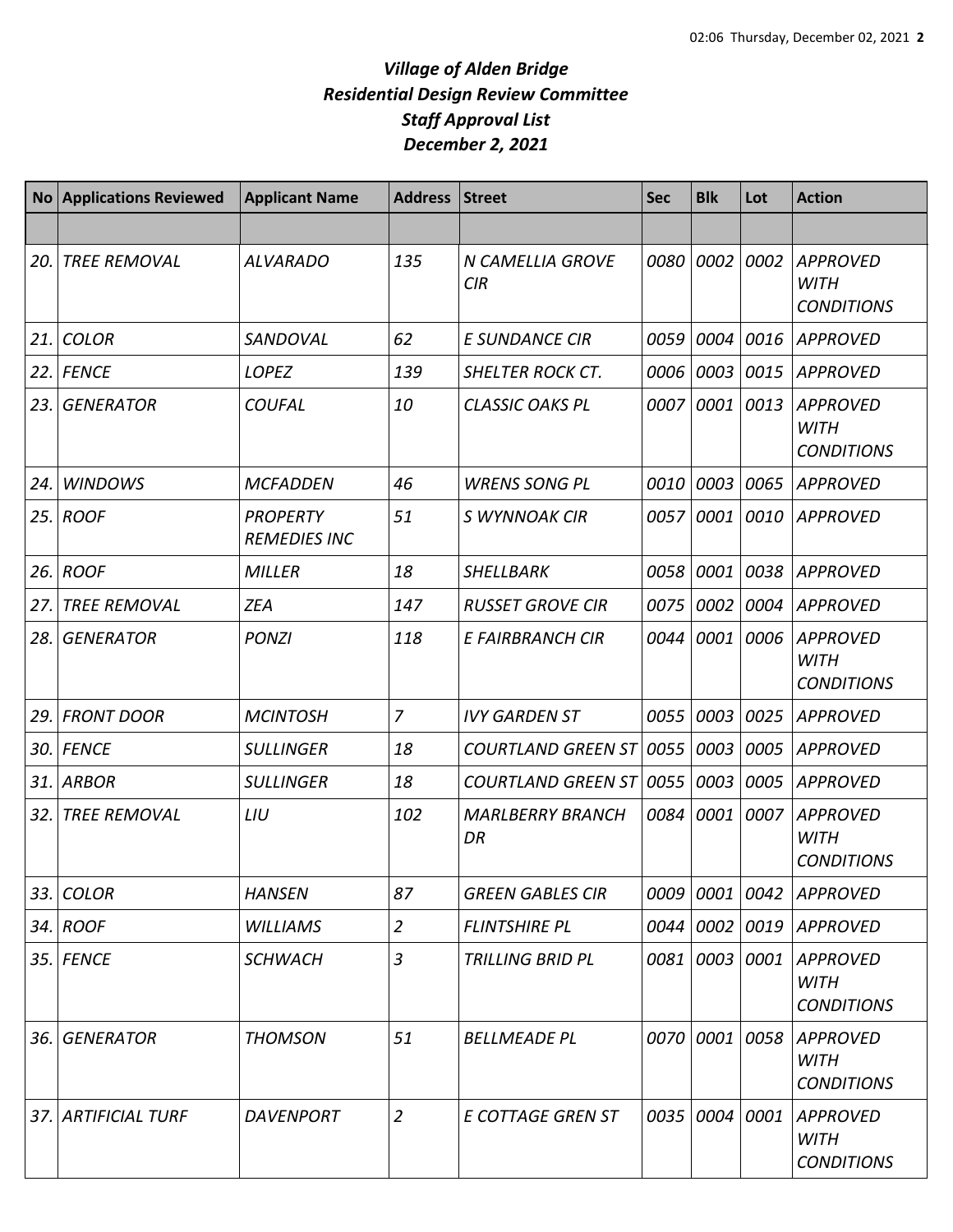| <b>No</b> | <b>Applications Reviewed</b> | <b>Applicant Name</b>                                           | Address Street |                                          | <b>Sec</b> | <b>Blk</b> | Lot  | <b>Action</b>                                       |
|-----------|------------------------------|-----------------------------------------------------------------|----------------|------------------------------------------|------------|------------|------|-----------------------------------------------------|
|           |                              |                                                                 |                |                                          |            |            |      |                                                     |
| 38.       | <b>PAVERS</b>                | <b>WILLIAMS</b>                                                 | 31             | <b>TERRAGLEN PL</b>                      | 0002       | 0002       | 0013 | <b>APPROVED</b>                                     |
|           | 39. FENCE                    | <b>LANGWELL JR</b>                                              | 63             | <b>MILLPORT DR</b>                       | 0040       | 0001       | 0055 | <b>APPROVED</b><br><b>WITH</b><br><b>CONDITIONS</b> |
| 40.       | <b>ROOF</b>                  | VANDERWAL                                                       | 35             | <b>ALDEN GLEN DR</b>                     | 0020       | 0001       | 0009 | <b>APPROVED</b>                                     |
| 41.       | <b>FENCE</b>                 | <b>ANDERSON</b>                                                 | $\overline{3}$ | <b>E GREEN GABLES DR</b>                 | 0009       | 0001       | 0001 | <b>APPROVED</b>                                     |
| 42.       | WALKWAY                      | <b>ROGERS</b>                                                   | 151            | N DOWNY WILLOW<br>CIR                    | 0060       | 0003       | 0038 | <b>APPROVED</b>                                     |
| 43.       | T.C. PAD                     | <b>ROGERS</b>                                                   | 151            | N DOWNY WILLOW<br>CIR                    | 0060       | 0003       | 0038 | <b>APPROVED</b>                                     |
|           | 44. FENCE                    | LIU                                                             | 102            | <b>MARLBERRY BRANCH</b><br>DR            | 0084       | 0001       | 0007 | <b>APPROVED</b>                                     |
| 45.       | <b>TREE REMOVAL</b>          | <b>KRICHMAR</b>                                                 | 11             | <b>DOESKIN PL</b>                        | 0059       | 0030       | 0040 | <b>APPROVED</b>                                     |
| 46.       | <b>DRIVEWAY</b>              | <b>CARDONA</b><br><b>LONDONO</b>                                | 110            | <b>STOCKBRIDGE</b><br><b>LANDING CIR</b> | 0017       | 0001       | 0008 | <b>APPROVED</b>                                     |
| 47.       | <b>GENERATOR</b>             | <b>HELFERICH</b>                                                | 15             | <b>COACHMAN RIDGE PL</b>                 | 0070       | 0001       | 0012 | <b>APPROVED</b><br><b>WITH</b><br><b>CONDITIONS</b> |
|           | 48. FENCE                    | <b>PAUL &amp; MELANIE</b><br><b>KLAMMER REV</b><br><b>TRUST</b> | 11             | <b>GLADE BANK PL</b>                     | 0006       | 0003       | 0026 | <b>APPROVED</b><br><b>WITH</b><br><b>CONDITIONS</b> |
| 49.       | <b>PATIO COVER</b>           | <b>NEAL</b>                                                     | 6              | N PLUM CREST CIR                         | 0064       | 0001       | 0040 | <b>APPROVED</b><br><b>WITH</b><br><b>CONDITIONS</b> |
| 50.       | PERGOLA                      | <b>NEAL</b>                                                     | 6              | <b>N PLUM CREST CIR</b>                  |            | 0064 0001  | 0040 | <b>APPROVED</b><br><b>WITH</b><br><b>CONDITIONS</b> |
| 51.       | <b>OUTDOOR RESTROOM</b>      | <b>NEAL</b>                                                     | 6              | <b>N PLUM CREST CIR</b>                  | 0064       | 0001       | 0040 | <b>APPROVED</b><br><b>WITH</b><br><b>CONDITIONS</b> |
|           | 52. SUMMER KITCHEN           | <b>NEAL</b>                                                     | 6              | <b>N PLUM CREST CIR</b>                  | 0064       | 0001       | 0040 | <b>APPROVED</b><br><b>WITH</b><br><b>CONDITIONS</b> |
| 53.       | <b>TREE REMOVAL</b>          | <b>DAVENPOR</b>                                                 | $\overline{2}$ | E COTTAGE GREEN ST                       | 0034       | 0004       | 0001 | <b>APPROVED</b>                                     |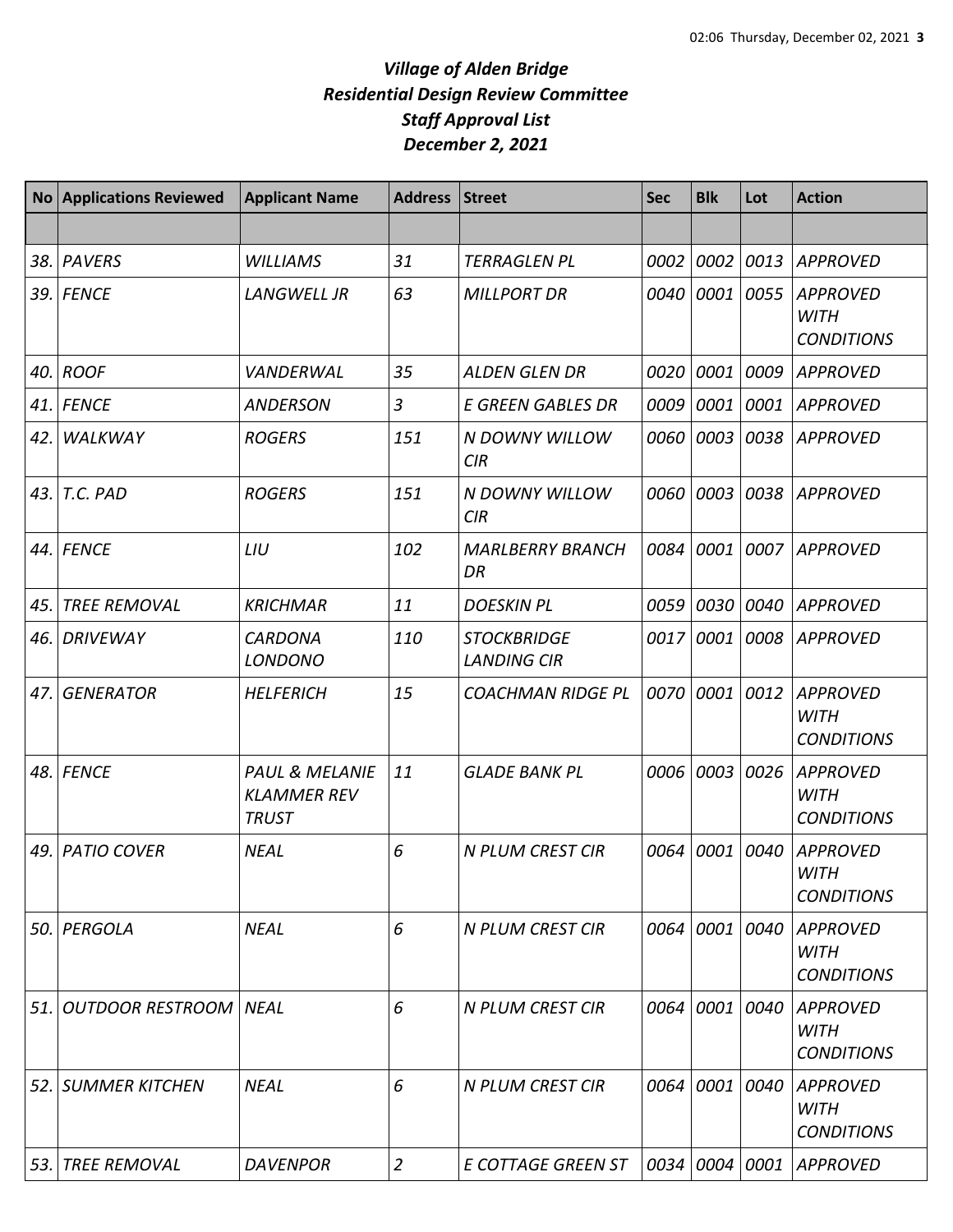|       | No Applications Reviewed | <b>Applicant Name</b>             | <b>Address</b> | <b>Street</b>                        | <b>Sec</b> | <b>Blk</b> | Lot  | <b>Action</b>                                               |
|-------|--------------------------|-----------------------------------|----------------|--------------------------------------|------------|------------|------|-------------------------------------------------------------|
|       |                          |                                   |                |                                      |            |            |      |                                                             |
| 54.   | <b>FENCE</b>             | <b>KEMMERER</b>                   | 10             | <b>MOSS BLUFF CT</b>                 | 0022       | 0001       | 0032 | <b>APPROVED</b><br><b>WITH</b><br><b>CONDITIONS</b>         |
| 55.   | <b>DECK</b>              | <b>JOHNSEN</b>                    | 182            | <b>N VALLEY OAKS CIR</b>             | 0051       | 0001       | 0046 | <b>APPROVED</b><br><b>WITH</b><br><b>CONDITIONS</b>         |
| 56.   | <b>FENCE</b>             | <b>RAMIREZ</b>                    | 94             | <b>N APPLE SPRINGS CIR</b>           | 0059       | 0002       | 0021 | <b>APPROVED</b>                                             |
|       | 57. FENCE                | <b>RODRIGUEZ</b><br><b>VERAZA</b> | 46             | <b>GLADE BANK PL</b>                 | 0006       | 0003       | 0019 | APPROVED<br><b>WITH</b><br><b>CONDITIONS</b>                |
| 58.   | <b>GENERATOR</b>         | <b>EUBANK</b>                     | 22             | <b>RYANWYCK PL</b>                   | 0086       | 0001       | 0048 | <b>APPROVED</b><br><b>WITH</b><br><b>CONDITIONS</b>         |
| 59.   | <b>PATIO COVER</b>       | <b>DUPONT</b>                     | 158            | <b>APRIL RAIN CT</b>                 | 0067       | 0001       | 0005 | <b>APPROVED</b><br><b>WITH</b><br><b>CONDITIONS</b>         |
| 60.   | <b>ROOF</b>              | <b>EMICA LLC</b>                  | 14             | <b>WYNNOAK DR</b>                    | 0057       | 0001       | 0083 | <b>APPROVED</b>                                             |
| 61.   | <b>TREE REMOVAL</b>      | <b>BURMUDO</b>                    | 22             | S. HAWTHORNE<br><b>HOLLOW CIRCLE</b> | 0086       | 0001       | 0081 | <b>APROVED WITH</b><br><b>CONDITIONS</b>                    |
| 62.   | <b>PAVING</b>            | <b>HENDRICKS</b>                  | 31             | <b>IVY GARDEN</b>                    | 0055       | 0003       | 0019 | <b>APPROVED</b>                                             |
| 63.1  | <b>FENCE</b>             | <b>VAUGHAN</b>                    | 31             | <b>THETHERED VINE</b>                | 0014       | 0001       | 0008 | <b>APPROVED</b>                                             |
| 64.   | <b>WINDOWS</b>           | <b>HERZ</b>                       | 71             | <b>EVANGELINE OAKS</b>               | 0074       | 0002       | 0008 | <b>APPROVED</b>                                             |
|       | 65. FENCE                | <b>HAIDAR</b>                     | 163            | <b>MAPLE PATH PL</b>                 |            |            |      | 0037 0003 0001 APPROVED<br><b>WITH</b><br><b>CONDITIONS</b> |
| 66. I | <b>ROOM ADDITION</b>     | <b>HALE</b>                       | 15             | <b>GLADE BANK PL</b>                 | 0006       | 0003       | 0025 | <b>APPROVED</b><br><b>WITH</b><br><b>CONDTIONS</b>          |
| 67. I | <b>FENCE</b>             | <b>HALLMAN</b>                    | 35             | <b>NOBLE BEND DR</b>                 | 0049       | 0002       | 0005 | <b>APPROVED</b><br><b>WITH</b><br><b>CONDITIONS</b>         |
| 68.   | <b>ROOF</b>              | <b>WOLLARD</b>                    | 6              | <b>LEAF SPRING PL</b>                | 0010       | 0003       | 0029 | <b>APPROVED</b>                                             |
| 69.   | <b>DRIVEWAY</b>          | PATEL                             | 215            | <b>W GREYWING CIR</b>                | 0006       | 0003       | 0001 | <b>APPROVED</b>                                             |